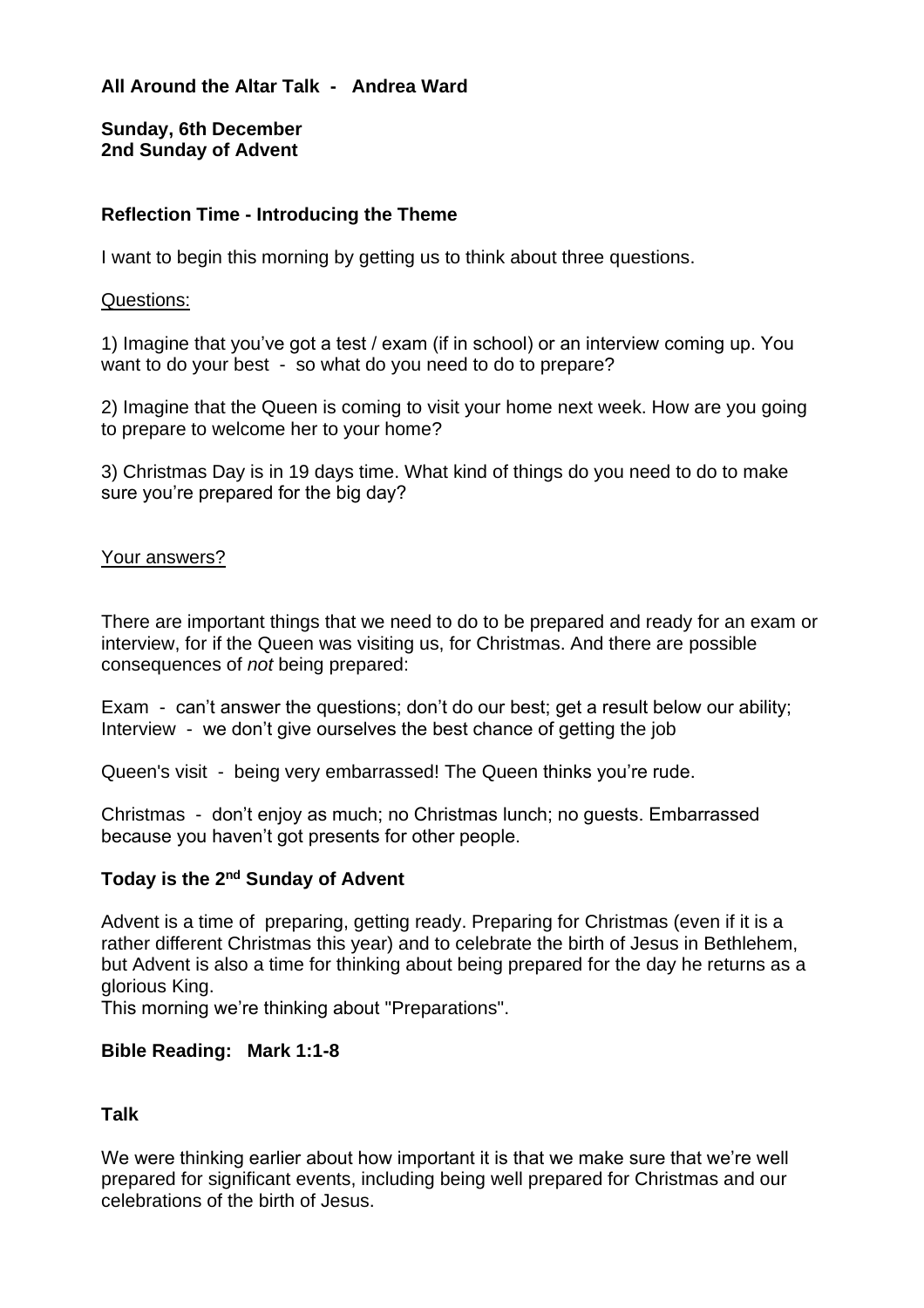The first chapter of Mark's gospel is all about preparations!

"The beginning of the good news about Jesus the Messiah, the Son of God, as it is written in Isaiah the prophet:

'I will send my messenger ahead of you, who will *prepare* your way' - 'a voice of one calling in the wilderness, "*Prepare* the way for the Lord, make straight paths for him."'

And so John the Baptist appeared in the wilderness…" *From Mark 1:1-4*

It's traditional on the Second Sunday of Advent to remember John the Baptist. The man God sent to be a messenger to prepare the way for Jesus the Messiah.

But John wasn't preparing people for the *birth* of Jesus. Can you remember how much older John was than Jesus? His mother, Elizabeth, was 6 months pregnant with John when Mary, newly pregnant with Jesus, visited her. John and Jesus were of a very similar age.

So, John was preparing people to meet the adult Jesus. Jesus was just about to start his ministry of teaching and healing.

But I wonder why God needed to send John as a messenger to prepare the way for Jesus? I wonder if you can think of what difference it would have made if John hadn't prepared the way for Jesus?

1) Normally at Christmas, in Primary schools, you'd have been preparing to put on a Christmas play for your parents to come and see. Sadly, this year we can't do that. But imagine putting all that effort into learning your lines and rehearsing, and the time comes when you're all ready to present your play. Great! But how are you going to make sure that your parents are there to watch on the big day? Of course! You need to tell them that it's happening, you need to design a leaflet with all the details and give it to them!

When we plan an important event, we start telling people weeks if not months ahead of the event taking place, because we want to make sure that everyone knows to put it in their diary and to come. In the same way, God wanted people to know that Jesus was coming, so he sent John as a messenger to tell people all about him. There was no social media or internet, so John just got out there and called out to people to tell them about the One who was coming!

2) God wanted people to get excited about Jesus. He wanted people to have a sense of anticipation about him coming. John was a great preacher but he wanted people to get excited about an even greater preacher than himself:

And this was his message: 'After me comes the one more *powerful than I*, the straps of *whose sandals I am not worthy to stoop down and untie*. I baptise you with *water*, but he will baptise you with the *Holy Spirit*.'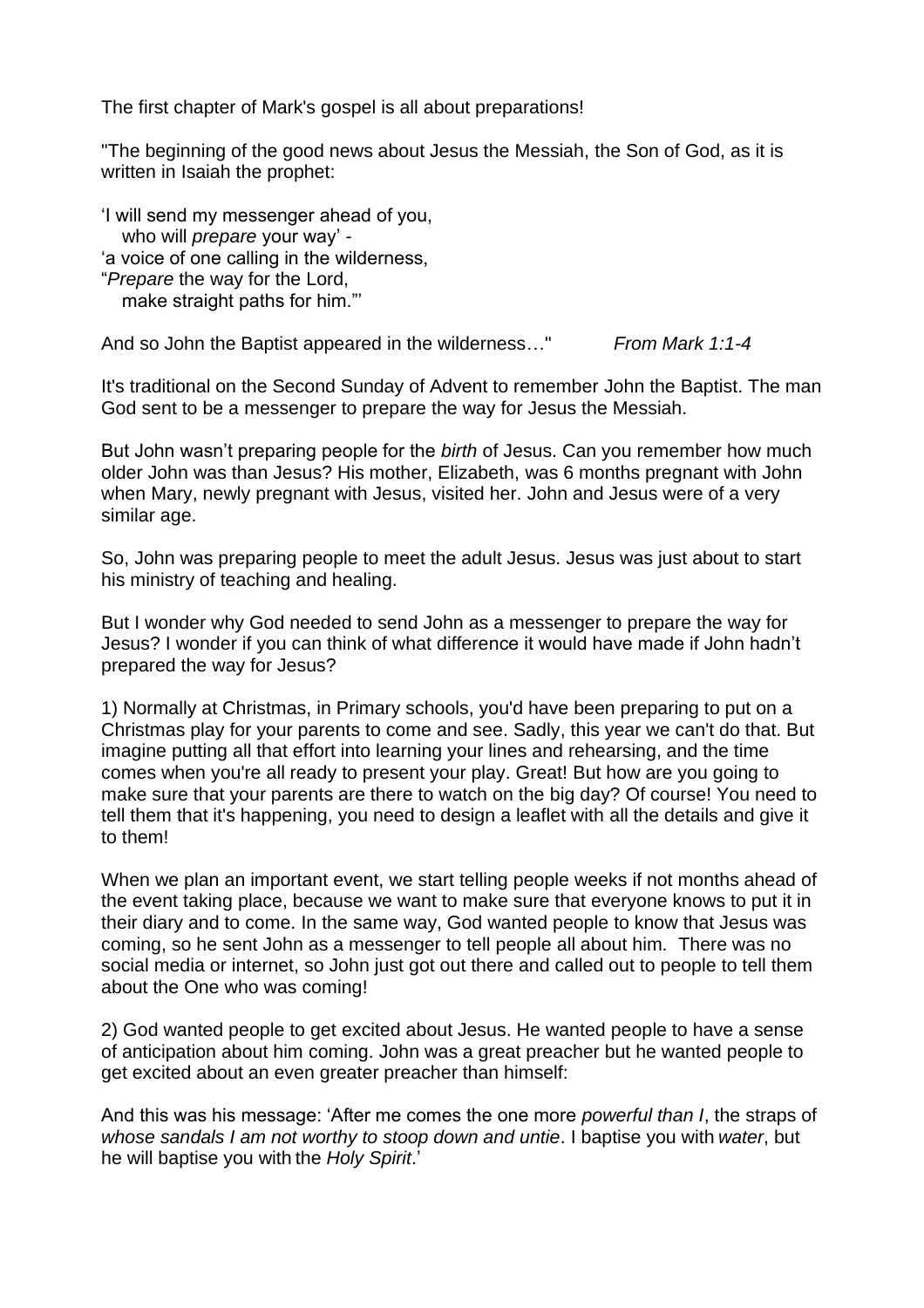3) But there was an even more important way in which John had come to prepare the people. What was his message again?

"Prepare the way for the Lord, make straight paths for him."

Let's imagine the Queen is coming to Chatham. Do you think the local council / leaders would just leave it to chance that on the day, the Queen's car will be able to arrive and reach its destination without any problems? No! I don't think they're going to risk her Majesty getting stuck in a big local traffic jam. They'll prepare carefully for the day. Important roads will be blocked off and traffic diverted; and what's more, I bet that any big pot-holes in the road would be filled in, and the streets cleaned of any rubbish, so the way is made clear for the arrival of the Queen's car.

It used to be a bit like that in the days of the bible. If a King was due to visit a place, they sometimes built a special processional road or highway for his arrival, removing obstacles and making it smooth. The people wanted their King to feel welcomed! That's what the prophet Isaiah who John quoted was thinking about, when he said "Make straight paths for him!"

But John wasn't thinking about a literal, physical road. It was a picture for something else. John was talking about preparing our hearts - making the way in our heart ready for Jesus.

"And so John the Baptist appeared in the wilderness, preaching a baptism of repentance for the forgiveness of sins. The whole Judean countryside and all the people of Jerusalem went out to him. Confessing their sins, they were baptised by him in the River Jordan."

How do we make a straight path in our hearts? Through repentance, saying sorry to God for the things we've done that are wrong and that hurt God and hurt ourselves and others. Receiving his forgiveness.

So, thinking of our image of making a straight path for Jesus:

Perhaps we need to clear out any rubbish or obstacles in ourselves that makes it difficult for Jesus to enter our hearts? Are there any things that we're doing or thinking that don't make Jesus feel very welcome to enter? We can tell God about them and ask Him to forgive us, and then we need to decide not to give any space to those things in our hearts anymore.

Perhaps a bit like a road that is very busy and congested, our hearts can become very busy and congested with all sorts of things that are stopping us from letting Jesus in. Things that in themselves might be good, but we've them made more important in our lives than Jesus or they're distracting us from him. Maybe Jesus has dropped down the list of our priorities.

One more image: When your car goes down a pot-hole, particularly a bad one, you know all about it! It's bad for your car and it's very uncomfortable for you. I wonder if there are some pot-holes in our hearts that might give Jesus a bumpy ride? Large potholes are a sign that roads aren't being regularly maintained and looked after. I wonder how we can make sure that we're looking after our heart regularly, so the way for Jesus in our heart is smooth and we're not giving him a bumpy, uncomfortable ride? Regular